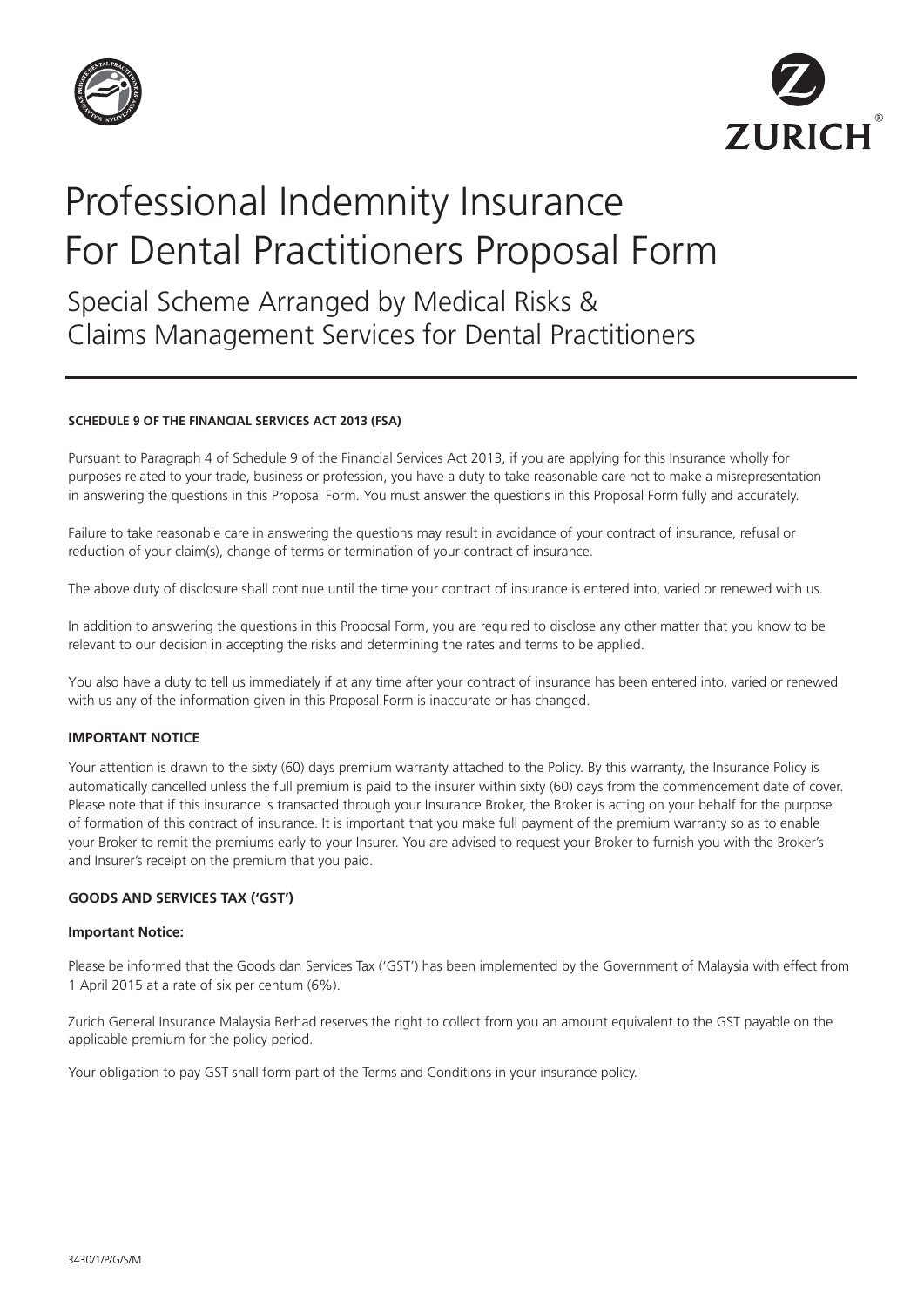# **Application Form for Dental Practitioners**

| <b>Full Name</b>                                                          |              | <u> 1989 - Jan Samuel Barbara, margaret eta idazlea (h. 1989).</u>                                                                                                                                                                                                                                                                                          |            |           |
|---------------------------------------------------------------------------|--------------|-------------------------------------------------------------------------------------------------------------------------------------------------------------------------------------------------------------------------------------------------------------------------------------------------------------------------------------------------------------|------------|-----------|
| NRIC No                                                                   |              | and the control of the control of the control of the control of the control of the control of the control of the                                                                                                                                                                                                                                            |            |           |
| Primarily (Government)<br>Name and<br>Address of Clinic                   | $\mathbf{1}$ | <u> 1980 - Johann Barbara, martxa alemaniar argametar a martxa a shekara a shekara a shekara a shekara a shekara</u><br><u> 1989 - Johann Stoff, deutscher Stoffen und der Stoffen und der Stoffen und der Stoffen und der Stoffen und der</u>                                                                                                              |            |           |
|                                                                           |              |                                                                                                                                                                                                                                                                                                                                                             |            |           |
| Secondary (Private)<br>Name and<br>Address of Clinic                      |              | <u> 1989 - Andrea Santa Andrea Andrea Andrea Andrea Andrea Andrea Andrea Andrea Andrea Andrea Andrea Andrea Andr</u>                                                                                                                                                                                                                                        |            |           |
|                                                                           |              |                                                                                                                                                                                                                                                                                                                                                             |            |           |
| Period of Insurance                                                       |              |                                                                                                                                                                                                                                                                                                                                                             |            |           |
|                                                                           |              |                                                                                                                                                                                                                                                                                                                                                             |            |           |
| a.<br>b.                                                                  |              | 1 Please state the commencement of your first practising year __________________<br>2 Please state the details of your first Professional Indemnity Insurance or Membership of a Defence Union/Protection Society :<br>Year of first insurance/membership $D$ $D$ $M$ $M$ $Y$ $Y$ $Y$<br>Name of first Insurance Company/Defence Union/Protection Society : |            |           |
|                                                                           |              | 3 Are you currently insured against your professional negligence ?<br>If yes, please enclose a copy of your previous policy.                                                                                                                                                                                                                                | <b>YES</b> | <b>NO</b> |
| 4 * Have you been subject to a reprimand?                                 |              |                                                                                                                                                                                                                                                                                                                                                             |            |           |
|                                                                           |              | 5 * Have any claims been made against you or negligence alleged against you to date?                                                                                                                                                                                                                                                                        |            |           |
| 6<br>against you?                                                         |              | * Are you aware of any circumstance which may result in a claim being made                                                                                                                                                                                                                                                                                  |            |           |
|                                                                           |              | * If any of the answer to Question No. 4,5 & 6 is YES, please provide details in a separate sheet.                                                                                                                                                                                                                                                          |            |           |
| a) Permanent Registration Certificate<br>b) Annual Practicing Certificate |              | Please attach a copy of the following documents with this application :                                                                                                                                                                                                                                                                                     |            |           |

### IMPORTANT NOTE

Please note that the above premiums are in respect of new/renewal policies which have been claims free for the past three (3 ) years, otherwise the company reserves the right to revise the above premiums and terms accordingly.

## **Require for further details. Please do not hesitate to call the following personnel who would be glad to assist you :**

| <b>Name</b> |                           | <b>Contact No.</b>          | Email                  |
|-------------|---------------------------|-----------------------------|------------------------|
|             | <i>i</i> Dr. KM Ponnusamy | 012 311 3934                | dmuthaya5@gmail.com    |
|             | ii Angie Ng               | 012 212 2013 / 03 2146 8845 | angie.ng@zurich.com.my |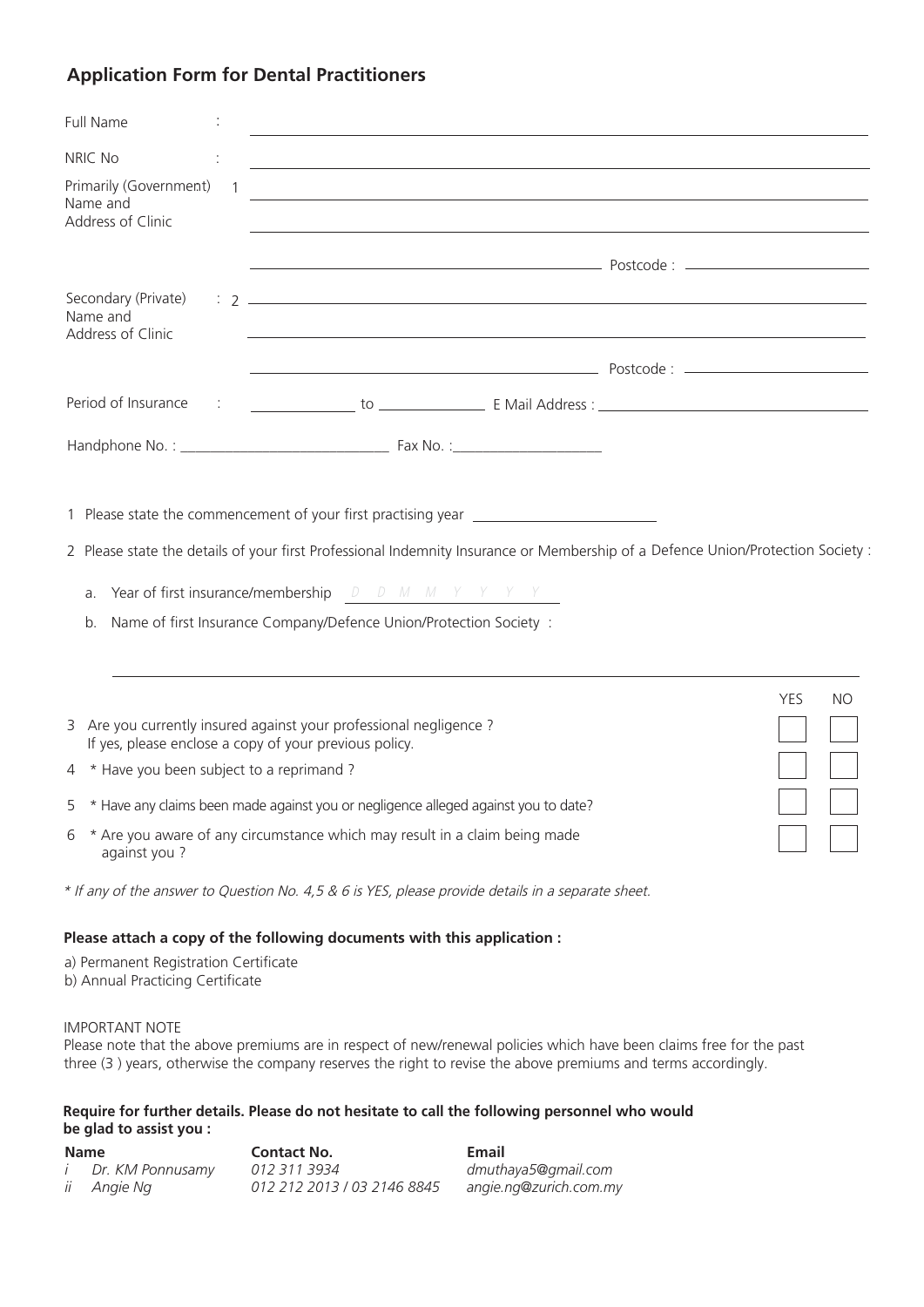| <b>Government Dental Practitioners</b>                                                                                   | Exclude 6% GST & RM 10 stamp duty   |                       |  |
|--------------------------------------------------------------------------------------------------------------------------|-------------------------------------|-----------------------|--|
|                                                                                                                          | <b>Limit of Liability (RM)</b>      | Premium* (RM)         |  |
| 1) Legal Advice/Representation in<br>Professional Bodies (non-indemnity)                                                 | 500,000                             | 500                   |  |
| 2. Locum Services<br>i) General Practice<br>ii) General Practice with specialized procedures<br>lii) Specialist Practice | 1,000,000<br>2,000,000<br>2,000,000 | 700<br>1,270<br>1,700 |  |
| 3. Full Indemnity Cover<br>(covers your practice both in public and<br>private sectors, doing general dentistry)         | 1,000,000<br>2,000,000              | 950<br>1,250          |  |
| <b>Private Dental Practitioners</b>                                                                                      |                                     |                       |  |
| 1. General Dental Practice                                                                                               | 1,000,000<br>2,000,000              | 1,200<br>1,400        |  |
| 2. General Dental Practitioners,<br>practising accredited specialised procedures.                                        | 2,500,000                           | 1,700                 |  |
| 3. Dental Specialists (Private sector)<br>(except Maxillo-Facial surgery which can<br>be considered upon request)        | 2,000,000<br>3,000,000              | 2,200<br>2,700        |  |

\* The Premium is subject to an additional 6% GST and Stamp Duty RM10.

| Total Premium        |             |
|----------------------|-------------|
| 6% GST               |             |
| <b>Stamp Duty</b>    | <b>RM10</b> |
| Total Payable Amount |             |

# **PAYMENT OPTIONS**

| a. | Enclosed is a cheque no : ___________________________                             |  |
|----|-----------------------------------------------------------------------------------|--|
|    | payable to Zurich General Insurance Malaysia Berhad.                              |  |
|    | b. Please charge the total amount of RM ______________________ to my credit card. |  |
|    | MASTER                                                                            |  |
|    |                                                                                   |  |
|    | <b>Expiry Date</b><br>M M                                                         |  |
|    |                                                                                   |  |

c. Online transfer to Zurich General Insurance Malaysia Berhad. RHB Bank Berhad A/C No: 21406200052703 (enclose proof of payment)